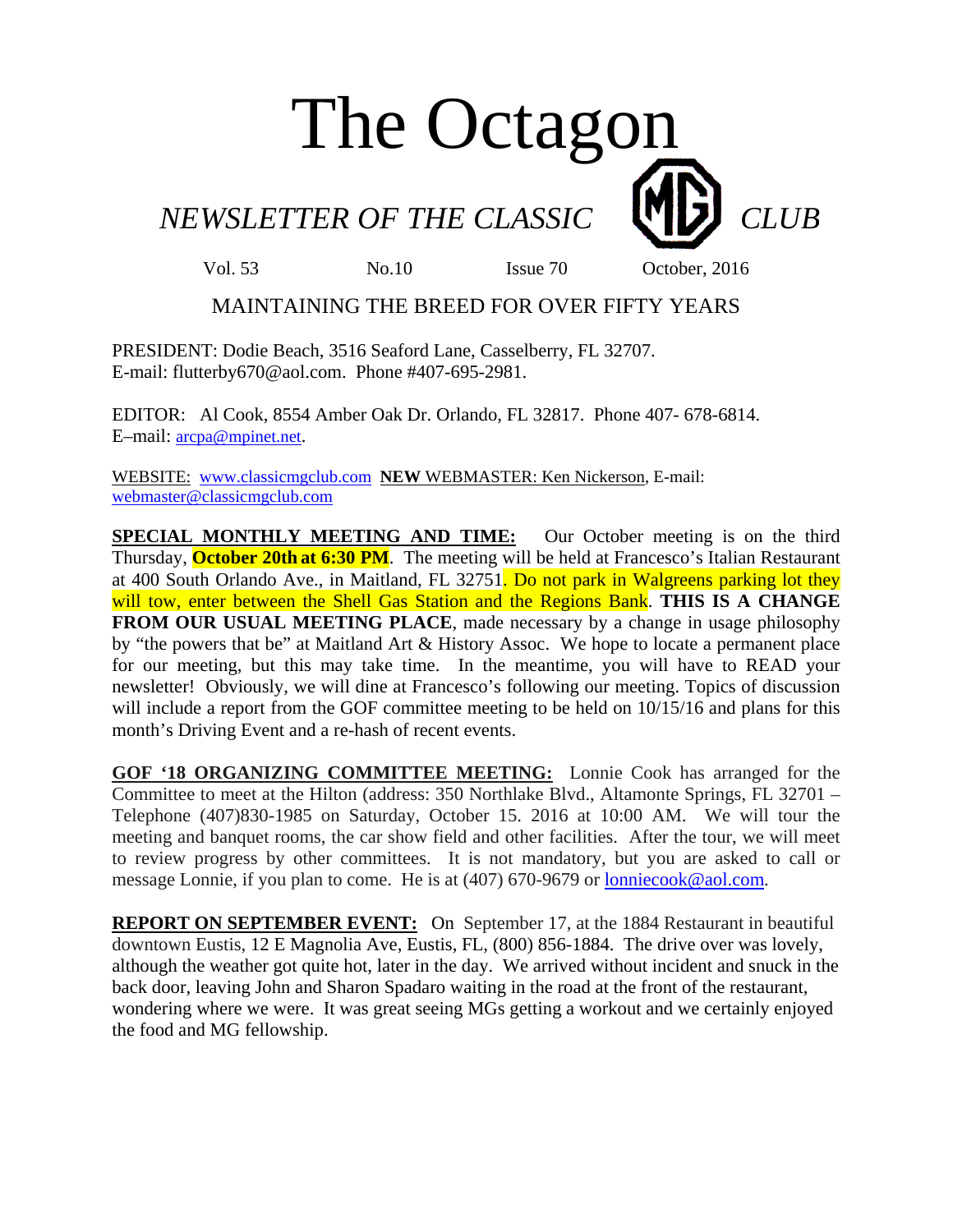## **RESCHEDULE OF OCTOBER EVENT:**

## *Curse you, Hurricane Matthew!*

We hope that all of you were unscathed by the storm.

Lonnie canceled our overnight drive to Lakeland because of the concern about our safety during the storm and about the condition of the rural route after the storm. Fifteen cars with thirty drivers and co-pilots had planned to be on the drive before Matthew dropped by, plus more from the west coast.

#### **NEW DATE OCT 29-30**

We are still going to Lakeland. The new dates are Saturday Oct 29 through Sunday Oct 30.

### **BIGGER AND BETTER**

If you regretted not signing up to go the first time, then now you can. AND - the weekend is going to be bigger and better!



The drive to Lakeland is on two lane, sparsely populated, county roads, past lakes, trees, and wildlife.

Dan Duran will welcome us to his house and airplane hanger on Saturday with a lunchtime reception that is even more "over the top" than the one that he had originally planned for us. Classic cars, beautiful airplanes, gourmet food, and great friends. Bring your camera. It will be the best event and car show of the year.

Trick or Treat! It's Halloween weekend. Dress accordingly. We're all kids at heart.



The Florida Air Museum is right up the street from Dan's house. A perfect continuation of the airplane experience. Photo ops with you car at the museum.

And of course, we will snuggle with our honey later that night at the Silver Moon Drive-in. We are looking at hotel options.

 A casual breakfast Sunday morning then we head back home with a lunch stop in Clermont to share memories of the weekend.

## **IMPORTANT: WILL YOU BE ON THE DRIVE?**

Not asking for a commitment. Just asking for a "strong maybe" so that we can plan accordingly. *Please reply to Lonnie by this Friday, Oct 14.* (407) 670-9679 or lonniecook@aol.com.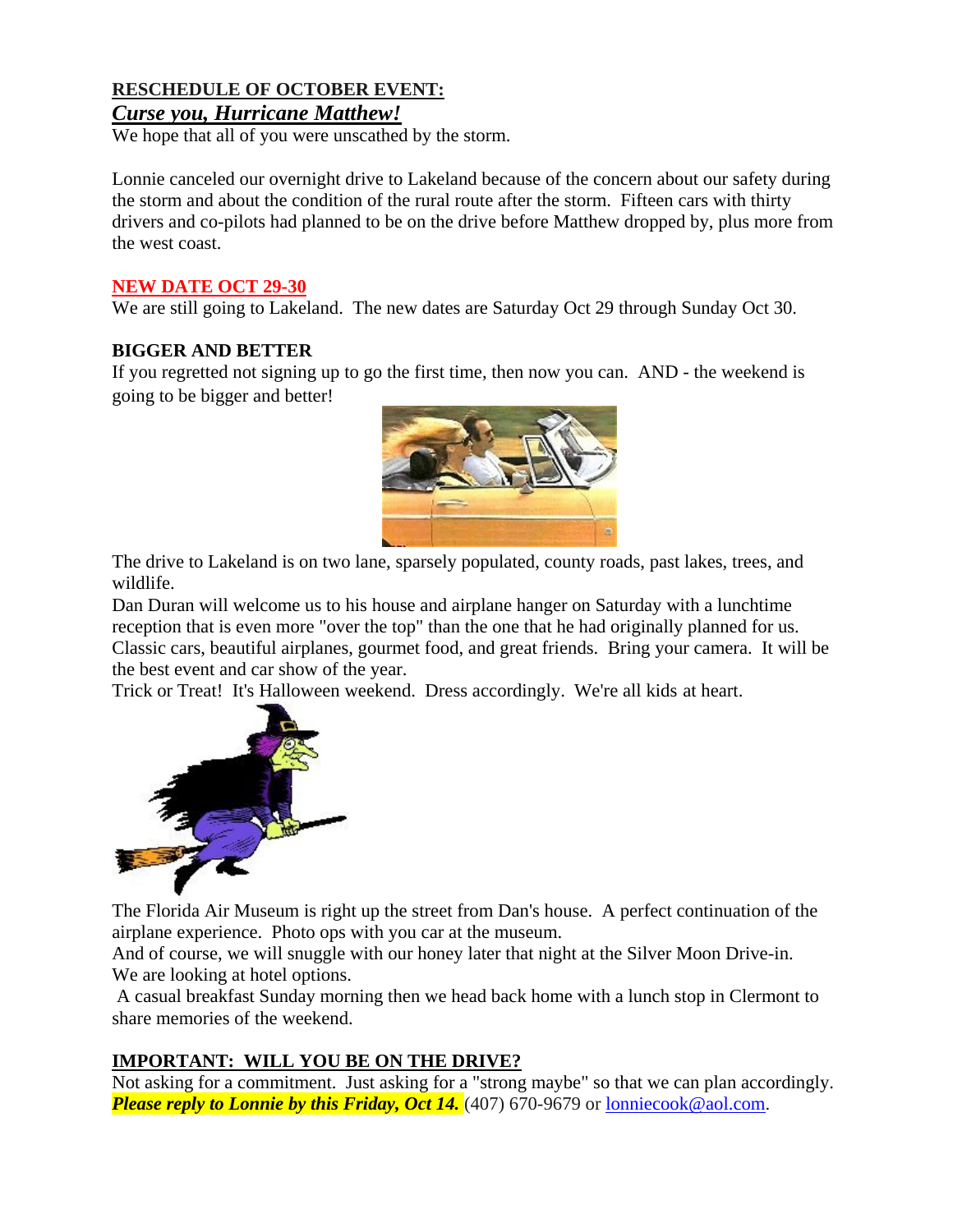**FUTURE EVENTS OF NOTE:** On November 20, 2016, after a 4-year absence, we will return with the 5<sup>th</sup> Annual Jim Flankey Memorial Picnic and Mini-Car Show at its original location: the Flankey Horse Farm located at 8098 Gillam Road, Apopka 32703. Directions: Turn East off Apopka-Vineland Rd. at Gilliam Rd, 1 mile North of the intersection of A-V and Clarcona-Ocoee Rd. Camille said to tell you to watch out for the Lions!!?? We will return to the original old-fashioned picnic menu, with the Club picking up the chicken and drinks. We would ask you to bring your favorite side dishes (food too). It will be BYOC with C standing for folding Chairs. We ask that you telephone Camille to let her know that you are coming and so that we can avoid having too many 3-bean pickled salads. Her telephone #s are 407-886-3347 (home) or 407-247-2447 (cell).

December's Christmas party will be December 10<sup>th</sup> at Sherry and Pete Roger's house. The tour of lights will be the following Thursday in lieu of a meeting.

Stay tuned for the January overnighter to Avon Park led by John Comichos and the February Picnic d'Elegance which Lonnie promises to be an affair to remember.

## **A FOUND FAREWELL: Camille's story about selling Jim Flankey's MGB**

Camille Flankey is happy to report that the '64 MGB has been adopted and will soon be leaving for the Boston area. Thanks to Kerry's meticulous re-restoration, including new leather seats, new carpet, dash renovation, detailing and professional painting by Tom Miller (same original color - Iris Blue), and his ad and photos at Hemmings Online, the very first inquiry resulted in the sale. (The print ad in the magazine is not due out till this month).

This was Jim's pride and joy and one of his favorite cars to drive. We know he would be pleased with the Purchaser, a robotics professor at MIT, who was tired of driving his Model T. Due to college commitments the last week of September, he could not come down to see the car. However, an MG friend of his volunteered to fly down on Sept. 27 and check it out. After a test drive around Lake Apopka, and a phone call to the professor (who told his class he had to take that call), the sale was finalized and we drove the friend to the airport for his 7 PM return flight to Boston.

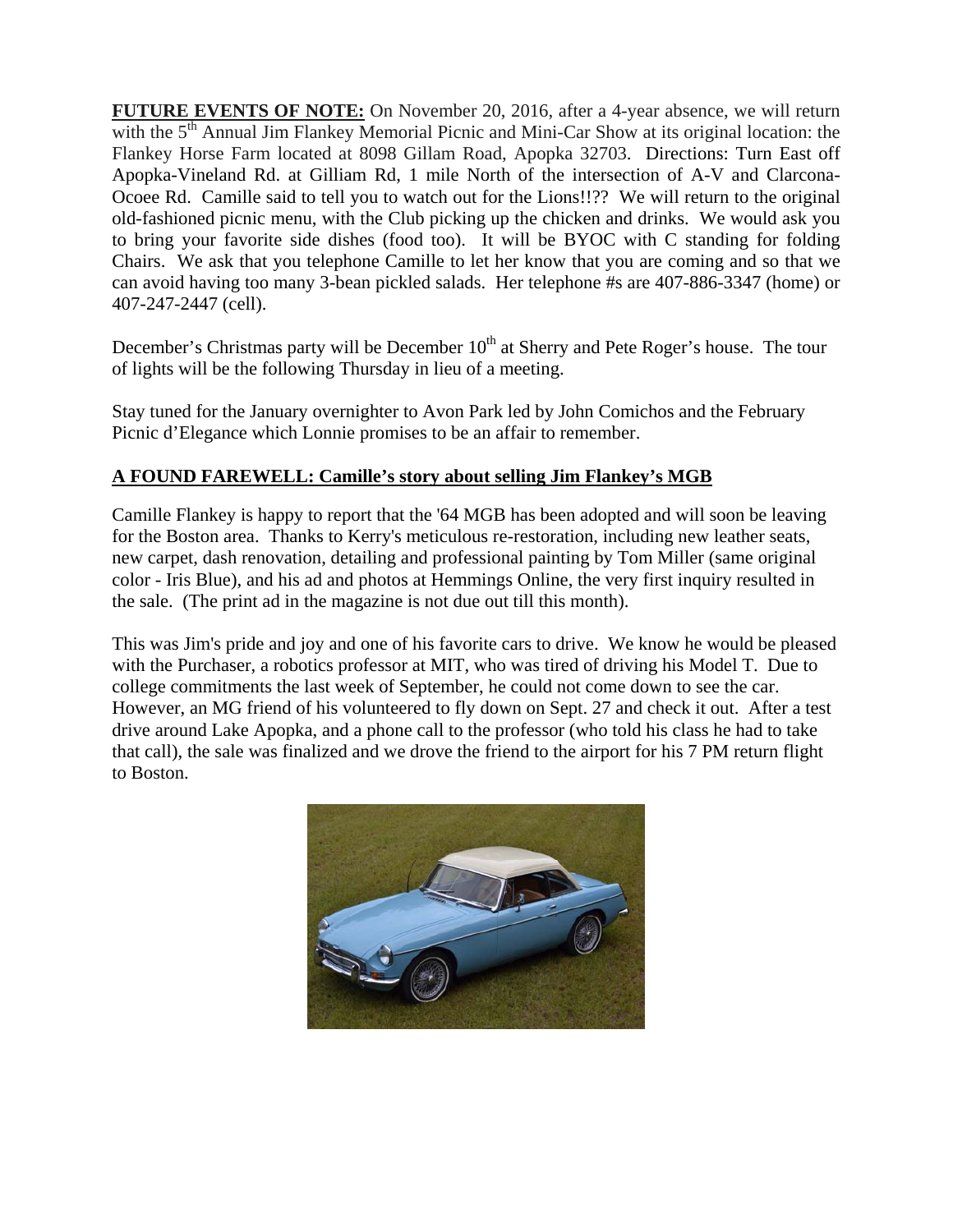### **WELCOME NEW MEMBERS:**

The Classic MG Club gained five new members and MG enthusiasts since our last newsletter. Please welcome them to the club.

> Welcome Glen Moore and his wife of Flagler Beach to The Classic MG Club. Glen recently bought a 1949 MGTC. He is new to T-series MGs but not new to MGs. He owned a 1963 MGB for 37 years. He contacted us through our website and said that "your drives are one of the aspects that created the interest to join The Classic MG Club."

> Welcome Jeff Cassidy of Orlando. Jeff has an MGTD and an MGB. Thanks to Jake Kertz for asking Dodie to add Jeff to our membership and email list.

 $>$  Welcome Larry  $\&$  Susan Miceli from Mt. Dora. Larry has been active in the British sports car scene in Florida since the 1980's, owning Triumphs, Jaguars, and MGs including MGB's, MGC GT, MGA, and even a MG 1100. He sold his last MG about nine years ago and pared down his stable to a '68 Triumph TR250 and a '74 Triumph TR6. But that didn't last long. He bought a '52 TD from Pete Rogers and recently bought a TF-1500 that had been in the owner's garage for 20 years.

> Welcome Richard Conn to the club. Richard winters in Eustis and summers in Western PA. We hope that he brings his 1962 MGA Mk II to Florida this winter. He "met" us on the CMGC website.

> Welcome Mr. and Mrs. Robin Tallardy. They recently moved to Auburdale from Rhode Island with their 100k mile 1980 MGB, the fourth MGB that they have owned since 1981. Robin is an MGB gearhead like many of us. He and his wife will be at the GoF planning meeting on October 15. Hope that they share ideas from his former Connecticut MG club.

**FOR SALE ITEMS:** Please send your information to the editor. Current offerings: Pete Rogers reports that he has a variety of MG parts that he has accumulated in his many restoration projects and rather than a random list (that would miss more than it includes), he suggests that if you have a need, that you call him to see if he has what you need. Pete's telephone # is 352-343-1855 and he can also be reached at  $pfrslot@gmail.com$ .

#### 1949 MGTC project for sale.

I purchased this TC in 1979. Its been in dry storage while in my possession. It has records dating back to 1952. Located in Florence, SC. Contact Phil Smith, 843-617-3609 or 843-665-0988. psmith5@sc.rr.com

'73 MG Midget project for sale

'73 MG Midget with engine out, mostly taken apart. Located in Lady Lake, Contact Errol pedalheadou812@gmail.com

1966 MGB project for sale